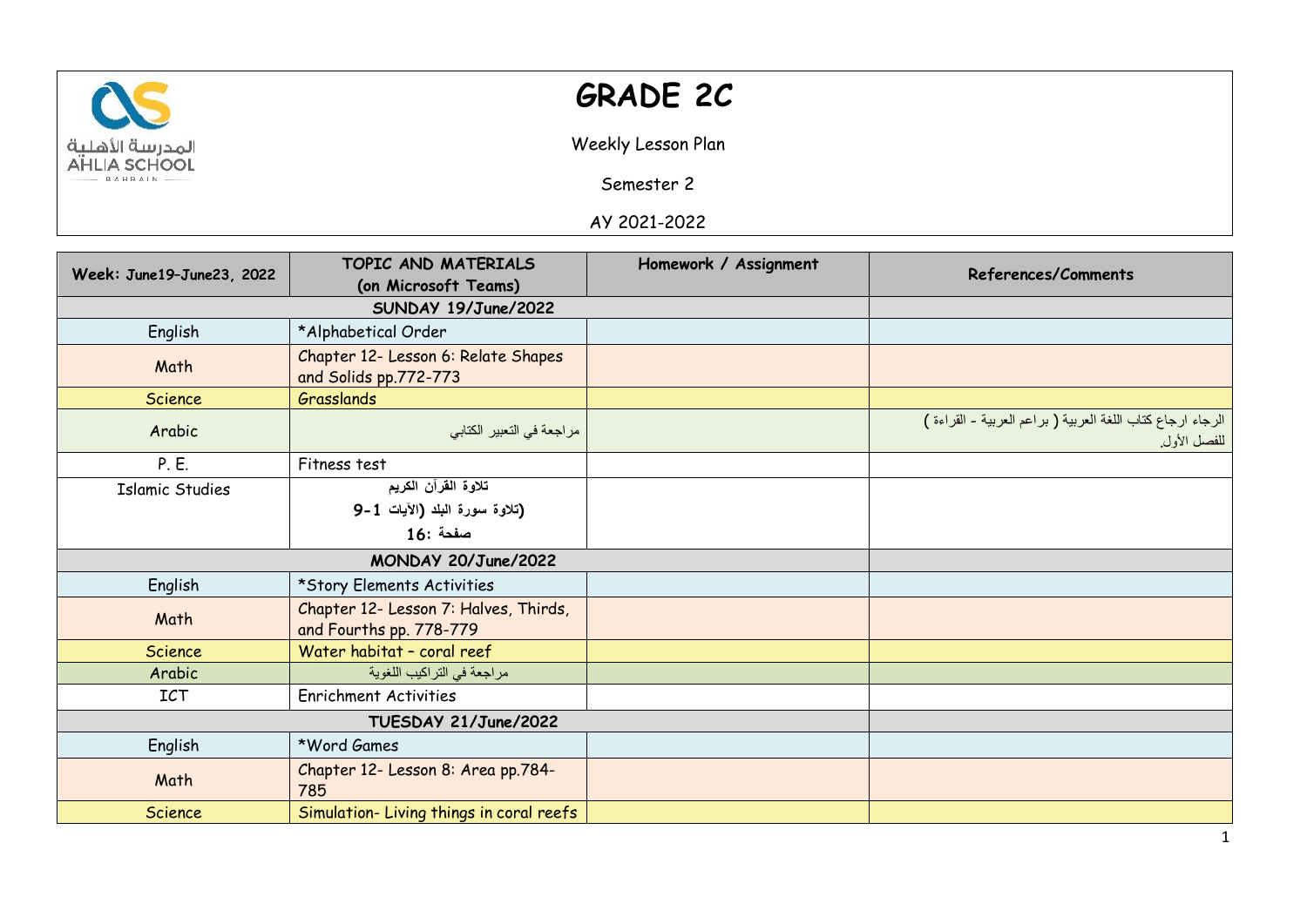| Arabic         | مراجعة في القراءة الجهرية                                                                                                               |                                           |
|----------------|-----------------------------------------------------------------------------------------------------------------------------------------|-------------------------------------------|
| French         | Revisions:                                                                                                                              | Chanson sur les animaux du zoo :          |
|                | Les animaux du zoo.                                                                                                                     | https://www.youtube.com/watch?v=_q6juEQxK |
|                | nimetus<br>200                                                                                                                          | ms                                        |
| S.T.E.A.M      | <b>Charades</b><br>Whole class game<br><b>Note:</b> Please bring in the STEAM<br>Notebooks - which will be<br>collected by the teacher. | -HAPPY-<br>SUMMER<br>HOLIDAYS             |
| Social Studies | أنشطة تعزيزية                                                                                                                           |                                           |
|                | WEDNESDAY 22/June/2022                                                                                                                  |                                           |
| English        | * Sentence Activities & Games                                                                                                           |                                           |
| Math           | Chapter 12 My Review pp.789-790                                                                                                         |                                           |
| Science        | Ponds & river                                                                                                                           |                                           |
| Arabic         | مراجعة في الإملاء                                                                                                                       |                                           |